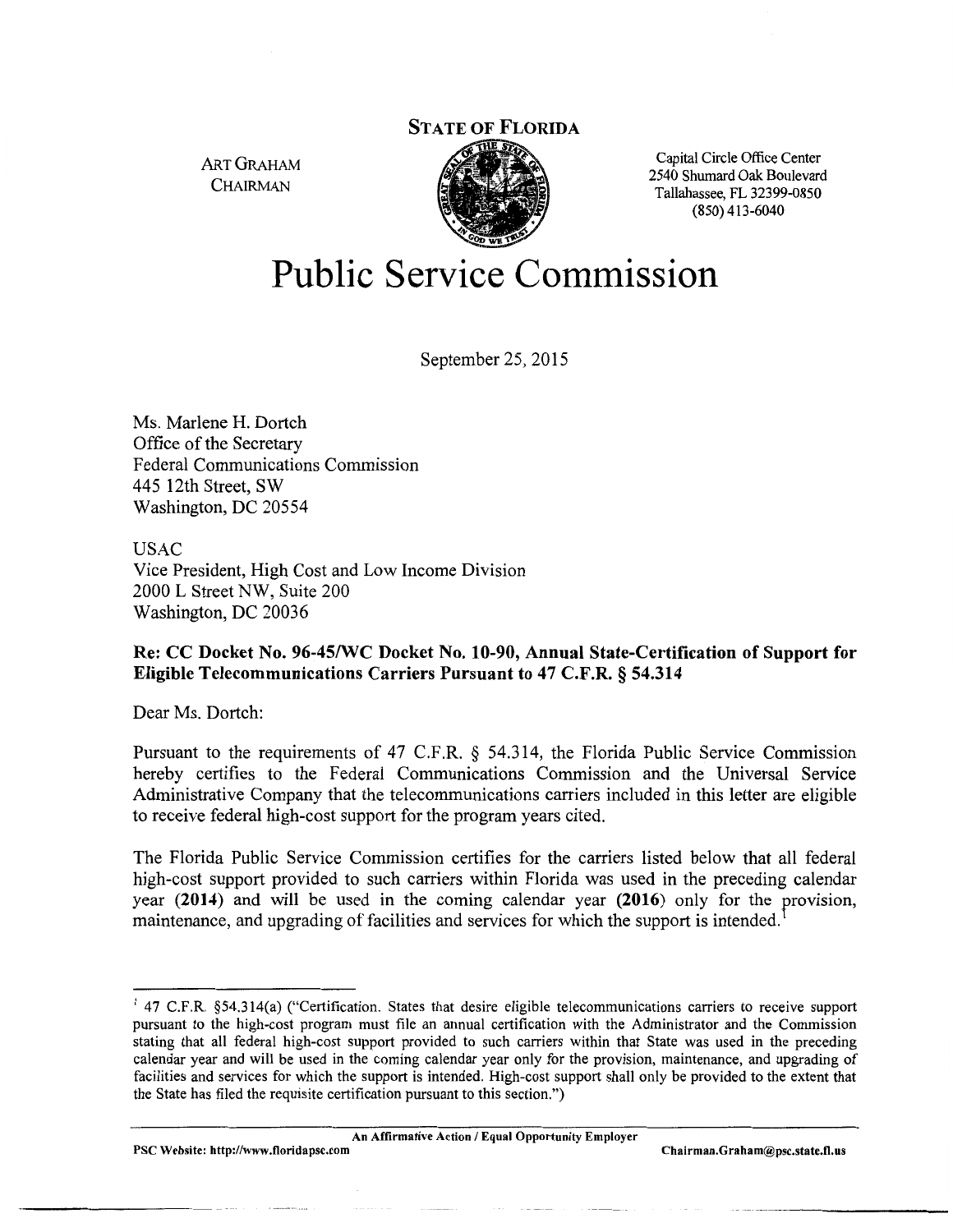Ms. Marlene H. Dortch and USAC September 25, 2015 Page 2

| Company Name                                                   | Study Area Code        |
|----------------------------------------------------------------|------------------------|
| BellSouth Telecommunications, LLC d/b/a AT&T Florida           | 215191                 |
| Embarq Florida, Inc. d/b/a CenturyLink                         | 210341                 |
| Frontier Communications of the South, LLC                      | 210318                 |
| GTC, Inc. d/b/a FairPoint Communications                       | 210291, 210329, 210339 |
| ITS Telecommunications Systems, Inc.                           | 210331                 |
| Knology of Florida, Inc. d/b/a WOW! Internet, Cable, and Phone | 219904                 |
| Northeast Florida Telephone Company d/b/a NEFCOM               | 210335                 |
| Quincy Telephone Company d/b/a TDS Telecom/Quincy              | 210338                 |
| Telephone                                                      |                        |
| Smart City Telecommunications, LLC d/b/a Smart City Telecom    | 210330                 |
| Verizon Florida LLC                                            | 210328                 |
| Windstream Florida, Inc.                                       | 210336                 |

If you have any questions regarding this certification, please contact Greg Fogleman at (850) 413- 6574, or Mark Long at (850) 413-6101.

Sincerely,

Sincerely,<br>Art Graham

Chairman

AG/gfl